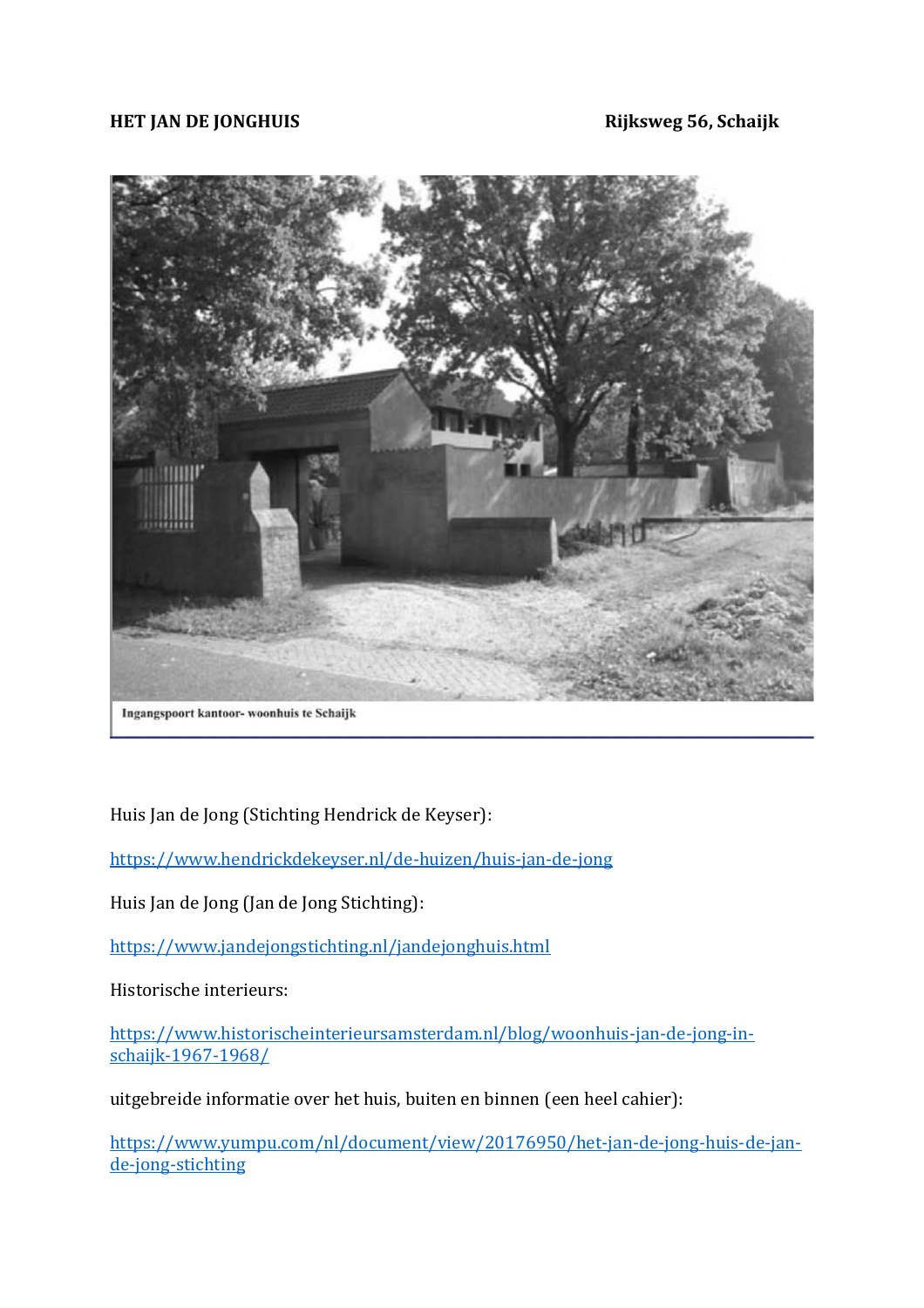(published in *C3* (Special Issue: Transcendental architecture), 2018 )

## **COMING HOME** Jaap Dawson **Jaap Dawson**

## **The dog knows which space fits him**

When I was eight, my parents finally let me have a dog. Before I brought him home, I found a large box that the neighbourhood grocery store had discarded. I placed a towel in it and set it on the kitchen floor under a work table. It would be a perfect nest for Rocky, the Boxer puppy!

But Rocky would have none of it. He didn't feel at all at home in the box I had rigged up for him. Instead, he crept into a box not very much larger than he was, a box that had contained a toy truck sent to me as a birthday gift. Rocky chose with his body. He chose without thinking. He knew where he felt at home.

Even at the age of eight I realized I could learn from Rocky. He didn't think – at least not the way humans think. He knew. He trusted his body and what it needed, what he needed.

### **The young architect doesn't know how to design a space that fits him**

After years of building and drawing, of studying and wrestling with styles, I finally became an architect. But what did I know? What did I really know? Did I know what Rocky knew when he was only six weeks old?

No. I had been taught to copy the designs of other contemporary architects. I had been encouraged to value the age I lived in as though it were holy. I had learned to regard and conceive buildings as technical things, as functional arrangements, that we could improve and perfect by thinking about them.

Wasn't there anything more that an architect needed to know?

Rocky provided the answer: knowing without thinking; knowing where he felt at home; knowing the right size, the right design, the space that nourished him.

The space that nourishes us: Isn't that the definition of a space that feeds us in an essential way? A space that brings us home? A space that fits with who we are, who we really are?

Who are we, really?

We can think about it. We can speculate. But we can also experience it. In built spaces we can experience who we really are. In the spaces we build we can experience our built-in nature, our life in both the material and the spiritual world.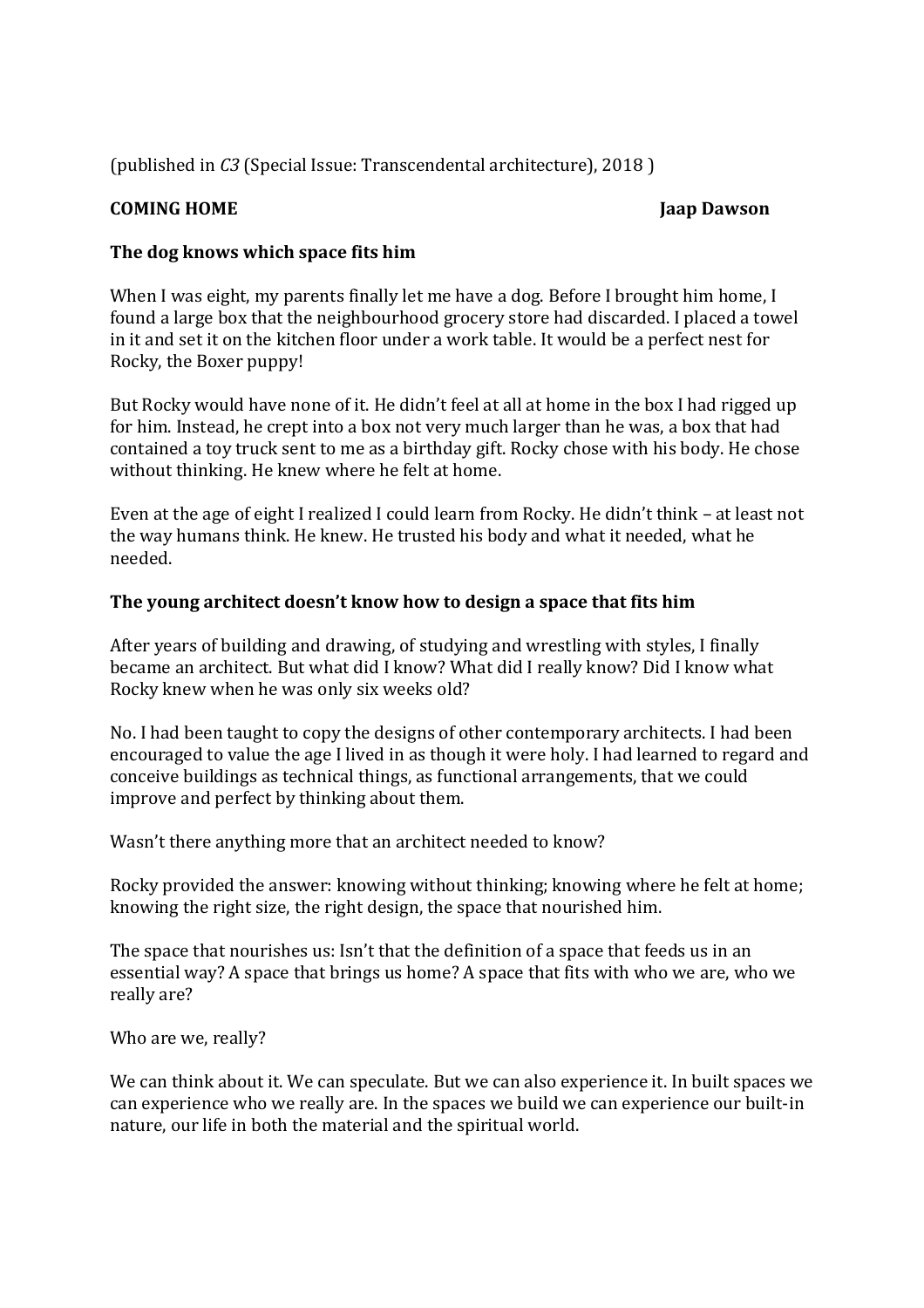Which spaces, which buildings, give us the experience of both material and spiritual worlds? Which spaces, which buildings, bring us home? Which spaces, which buildings fit us?

# **The architect discovers a space that fits him**

One of my absolute favourite spaces comes to mind. I feel utterly at home in it. It's not only my body that feels at home: it's my whole self. The space fits my body and my soul, my physical frame and the inner world beyond my day-to-day consciousness. The space makes me glad to be alive. The space brings me to worship.

The space is the main level of a house in Schaijk, the Netherlands. It is not a church or a mosque or a temple. It is not a building conceived to fit in an inherited spiritual tradition. And that's what makes it ever more timeless than a building built to draw us nearer to a particular god or tradition.



Here is a picture of the main living level:

The architect, Jan de Jong, built the house for himself, his wife, and his five children. Actually he built it in order to test a theory of proportion which his mentor, Dom Hans van der Laan, had discovered through years of experiments and analyses of existing buildings. But now I am speaking like an architect who thinks too much. Let me return to the example that Rocky provides. Let me feel how the spaces fit me, what they do with me, where they bring me in terms of my awareness.

### **The space that fits us makes physical centres that reflect our spiritual centres**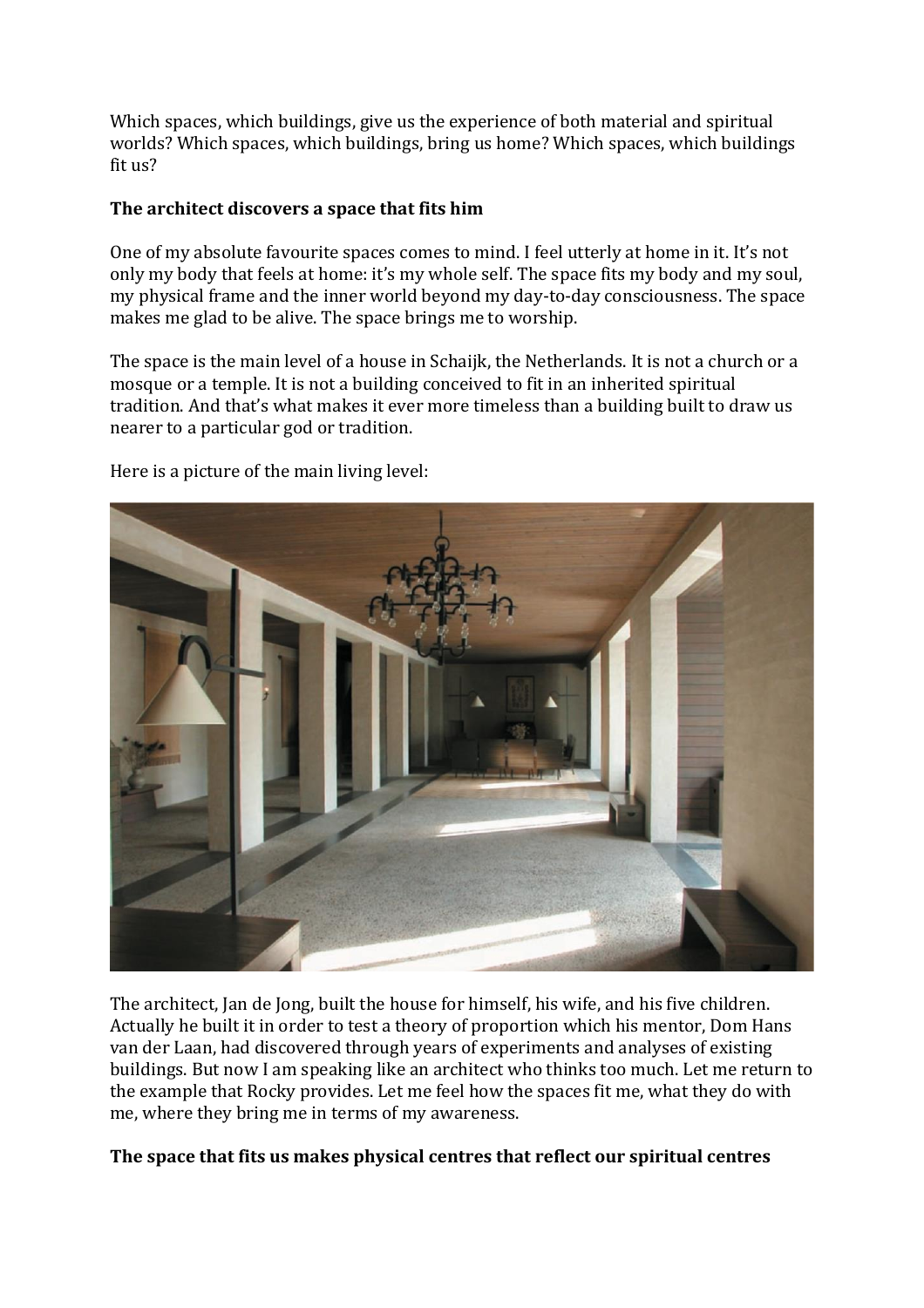Roam with me through the central space. You know immediately that it's the central space because two rows of spaces on either side of it flank it. The space feels both open and protected. It's not endlessly wide like an auditorium or an airport terminal. It's as though the columns on the left side and the wall segments on the right side were alive, were living beings who arranged themselves in a dance. And the goal of the dance was to establish a centre, and to make that centre come alive in our experience.

How do they do it, these dancers? Let's answer the question by standing between them. We'll start with the gallery on the left. If we begin with the perforated wall that the columns form by standing at a modest distance from each other, we see and feel and discover a centre between every two columns. A row of dancers whose dance makes centres, lines the central space of the living level.



But there's also a space between the row of dancing columns and the windowless wall beyond them. What does it feel like to walk back and forth in this space? First the feeling; then the reflection. My feeling is that the space fits my body, which is more or less the same size as the columns, the built dancers. When I ask myself why the gallery space feels so right – not too wide and not too narrow – I notice that the width of the space is a modest measure of a number of column widths. The massive elements that define the space, that truly give birth to the space, make the space alive too. After all, living beings have made the space according to their own measure.

If I pause to reflect on the fit I feel, then I become aware of another centre. The living space is a centre between the row of living columns and the wall on its other side. I don't need to see the thickness of that wall in order to assume it's the same as the thickness of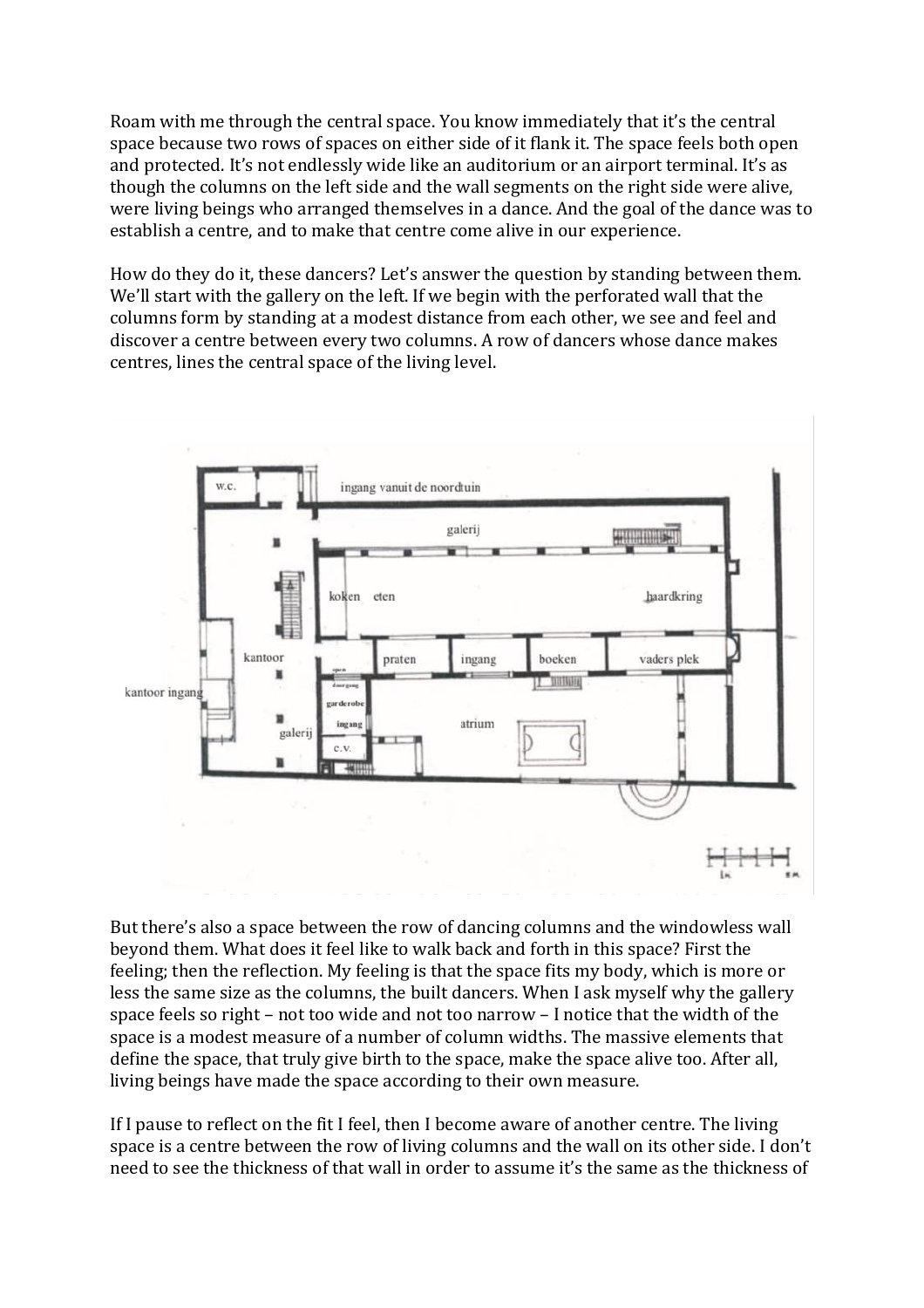the columns. The wall works together with the columns to form a spatial building block. Since my body feels at home in it, I can feel without thinking or reflecting the measure of a larger space as long as the spatial building block is present in it. I'm inhabiting a world I can not only feel: I'm inhabiting a world I can know.

A world I can know: isn't that the goal of any building or space that brings us in contact with a world beyond our conventional awareness? Knowing that world means relating to it, deriving psychic energy from it.

But there are more spaces that help me to know, help me to relate, help me to feel at home in this house. To the right of the central space is a series of tiny rooms. I can sit in them alone or across from the architect's wife or daughter. They remind me of side chapels in a timeless basilica. They remind me of an elementary cabin. They remind me of the houses I built as a boy in the woods. How do they do all that?

### **The thickness of the walls allows us to experience the width of a space**

Again I pause from what I feel, what my body knows. I take a look at the measures, at the ingredients in this recipe for an elementary space. And I discover two key elements that I've already discovered earlier in this spatial dance: wall thickness and centres. The thickness of the wall segments is like a living body rather than an abstract plane. And the walls between the tiny rooms form centres: the rooms themselves.

If I just look at the surfaces of the materials that form the whole dance, I miss the complexity of the dance. But if I collect my experience of the spaces, I can reflect on the composition, the choreography. Now I know at a deeper level than bodily feeling alone. Now I'm fully aware of the dance of centres. Columns make a row of centres. Together they form a wall with openings. That wall stands opposite the blind wall, forming a spatial centre between the two. And the whole unit – the walls with clear thickness and the space they bring to life between them – gives measure to the larger central space. We can know that space as well as feel it. And the row of tiny rooms on the other side of the central space gives us centres perpendicular to the main space.

After reflecting, I return to all the spaces. I fit in them. I experience them as living, as alive, whether I walk through the gallery on the left, whether I sit and talk in one of the tiny open rooms on the right, whether I myself dance through the the main central space. Till now I've experienced the spaces from left to right and then back again. But now I discover that the central space gives me a centre in its long length. At one end stands a table with chairs. At the other end the kitchen. In the middle is a centre, unexpectedly (and thankfully) empty, save for a chandelier. The chandelier sheds light on the vertical dimension of the dance.

### **A physical space can bring us in contact with a spiritual space: our home**

Now it's time to reflect on my experience: now it's time to discover why I chose this house as a prime example of a building that puts me in touch with God. Yes, I've suddenly given the deity – my centre – a name. And the reason is simple. Regardless of the stories and rituals we inherit, and in addition to the dreams we receive, we all revolve psychically around a centre. That centre may be the heart of a sand painting. It